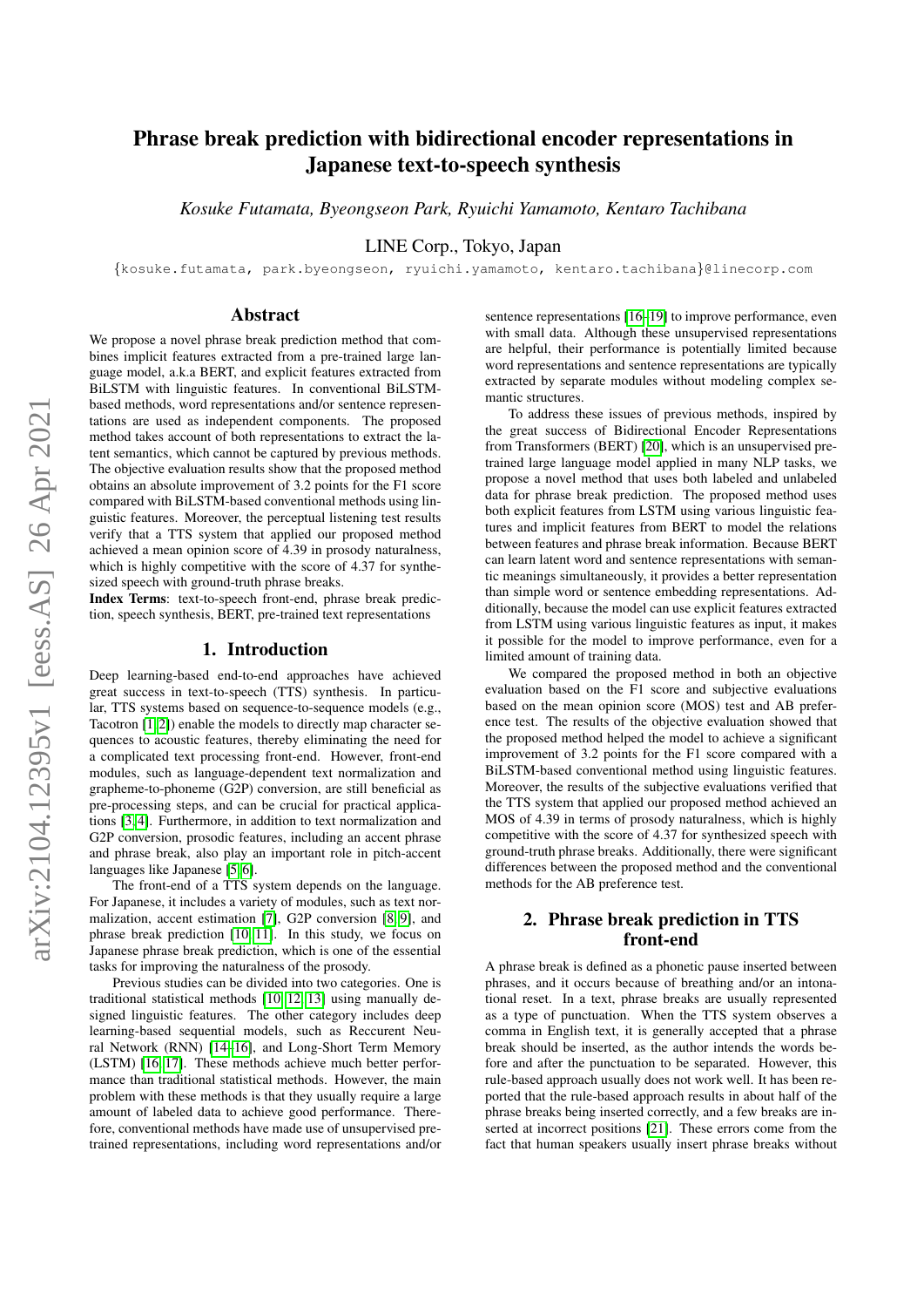punctuation, for example, for breathing, expression, and accent change.

The main goal of phrase break prediction is to predict the positions of superficial and latent phrase breaks from the input text. This task can be formulated as sequential labeling, which labels a phrase break or non-phrase break for each token after applying some text pre-processing modules, such as text normalization and tokenization; that is, given a source sequence  $X = \{x_1, x_2, ..., x_t\}$  and label sequence  $Y = \{y_1, y_2, ..., y_t\}$ corresponding to a source sequence  $X$ , the goal is to predict a label sequence Y from a token sequence  $X$ , and the *i*-th element in label sequence  $Y$  is defined as a binary label with a non-phrase break ( $y_i = 0$ ) or phrase break ( $y_i = 1$ ). Given the model parameter  $\theta$  and source sequence X, we aim to calculate parameters  $\hat{\theta}$  by maximizing the log-likelihood of the given label sequence Y as follows:

$$
\hat{\theta} = \arg \max_{\theta} \sum_{i=1}^{t} \log p(Y^{(i)} | X^{(i)}; \theta)
$$
 (1)

The deep learning-based model architecture has been successfully applied to phrase break prediction. Applications of bidirectional LSTM (BiLSTM) have been studied as sequence labeling tasks [\[16](#page-4-14)[–19\]](#page-4-16). These methods use part-of-speech (POS) tags, dependency tree features, pre-trained word embedding, and character embedding in addition to the input sequences to improve performance. Using BiLSTM enables the model to learn long-term dependencies from both the left and right direction, and add a variety of linguistic features as the input enriches contextual information in long-form dependencies. In previous studies, not only a source sequence but also these linguistic features were used to predict phrase breaks.

# 3. Proposed method using bidirectional encoder representations

The main problem with the TTS front-end is that it costs a great deal to prepare a large labeled corpus. Therefore, in conventional approaches, unsupervised pre-training methods, such as word embedding and sentence representations using a BiLSTM-based language model, are used to improve performance. However, these representations are weak context representations; pre-trained word embedding contains semantic information for only a single word without sequential dependencies, and the BiLSTM language model lacks sufficient contextual information for a much longer sequence, although it learns long-term dependencies more easily than vanilla RNN. To solve these problems, BERT [\[20\]](#page-4-17) model, which is a recently proposed NLP pre-training method, is widely used to capture the long-term context dependency in sequences. In this section, we briefly explain the general architecture and properties of BERT model, in addition to the proposed method that combines BiL-STM and BERT for phrase break prediction.

### 3.1. BERT architecture

BERT is a recently proposed language model composed of bidirectional hierarchical Transformer [\[22\]](#page-4-19) blocks. The model can be used as an encoder that takes a series of subword tokens as input and generates a word embedding for each token. The multi-head self-attention mechanism in Transformer blocks enables the model to capture word dependencies for both the left and right side context without any restriction on the position of words in a sentence. BERT is fine-tuned for each task after two

<span id="page-1-0"></span>

Figure 1: *Architecture of the proposed method using BiLSTM with BERT for phrase break prediction*

unsupervised pre-training tasks called masked language modeling (MLM), as well as next sentence prediction (NSP). Benefit from this pre-training, the model is assumed to be capable of capturing rich contextual and semantic information of Japanese language, thereby facilitating the downstream NLP tasks (i.e., Phrase break prediction in this work).

#### 3.2. Application to phrase break prediction

The proposed method predicts phrase break positions using implicit features extracted from BERT and explicit features extracted from the conventional method, BiLSTM. Figure [1](#page-1-0) shows the architecture of our proposed method.

The input Japanese text is firstly pre-processed by text normalization, tokenization, POS tagging, and dependency parsing modules. Explicit and implicit features are then extracted by BERT and BiLSTM encoder. On the BiLSTM side, the word sequence, POS tags, and dependency tree features corresponding to the sequence are fed into the model, and then explicit features are generated from the last layer. Word embedding in BiLSTM is pre-trained on Japanese Wikipedia. Conversely, on the BERT side, a subword sequence is fed into the model, and then implicit features are generated from a weighted average of all the layers. We use a weighted average of all the layers instead of using only the last layer of BERT, which is generally used for NLP downstream tasks, because different BERT layers have different types of information [\[23\]](#page-4-20). The lower layers have the most linear word order information, the middle layers have the most syntactic information, and the final layer has the most task-specific information. Preliminary experiments showed that using a weighted average of all the layers contributed much more to performance than using only the last layer.

Explicit features from BiLSTM and implicit features from BERT are finally concatenated, and then the method determines whether a phrase break should be labeled after each token. We expect that implicit features extracted from BERT will learn the rich syntactic and semantic information of each word in a given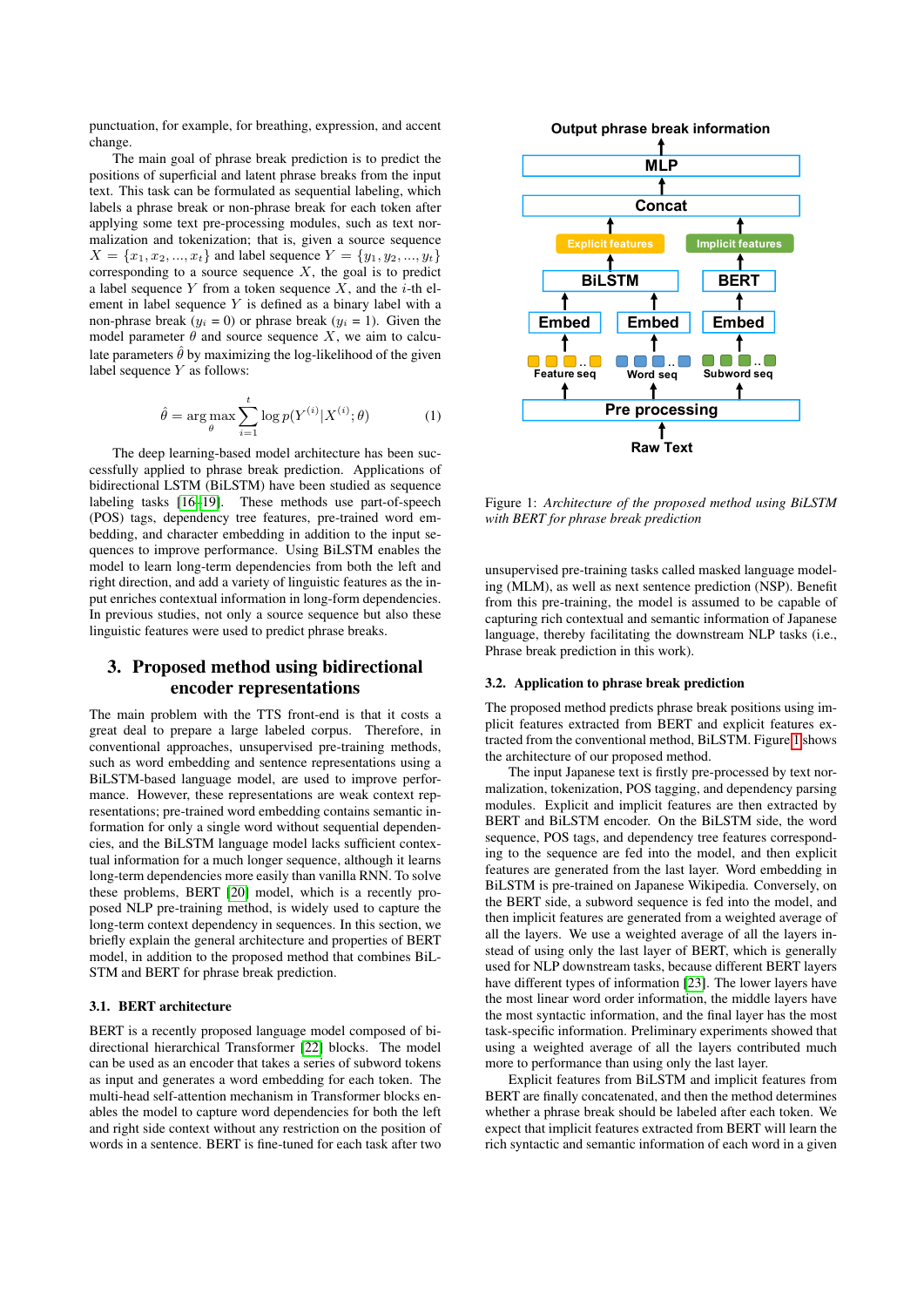Table 1: *Performance of different systems on Japanese for the phrase break prediction task*

<span id="page-2-0"></span>

| System         | Model                                          | Input features     | True<br>positives | False<br>negatives | False<br>positives | F1   | Precision | Recall |
|----------------|------------------------------------------------|--------------------|-------------------|--------------------|--------------------|------|-----------|--------|
|                | BiLSTM (Tokens)                                | Tokens             | 653               | 114                | 53                 | 88.7 | 92.5      | 85.1   |
|                | <b>BiLSTM</b> (Features)<br>Tokens+POS+DEP+W2V |                    | 676               | 91                 | 56                 | 90.2 | 92.3      | 88.i   |
|                | <b>BERT</b>                                    | Tokens             | 688               | 79                 | 39                 | 92.1 | 94.6      | 89.7   |
| $\overline{4}$ | BiLSTM (Tokens) + BERT<br>Tokens               |                    | 690               | 77                 | 42                 | 92.1 | 94.3      | 90.0   |
|                | <b>BILSTM (Features) + BERT</b>                | Tokens+POS+DEP+W2V | 709               | 58                 | 43                 | 93.4 | 94.3      | 92.4   |

Table 2: *Performance of different systems on Japanese for phrase break prediction with and without punctuation*

<span id="page-2-1"></span>

| System | With punctuation |           |                              |      |           | Without punctuation |           |                          |           |      |           |        |
|--------|------------------|-----------|------------------------------|------|-----------|---------------------|-----------|--------------------------|-----------|------|-----------|--------|
|        | True             | False     | False                        | F1   | Precision | Recall              | True      | False                    | False     | г1   | Precision | Recall |
|        | positives        | negatives | $\cdot$ $\cdot$<br>positives |      |           |                     | positives | negatives                | positives |      |           |        |
|        | 357              |           |                              | 99.9 | 99.7      | 100                 | 296       | 114                      | 52        | 78.1 | 85.1      | 72.2   |
|        | 357              |           |                              | 99.9 | 99.7      | 100                 | 319       | Q <sub>1</sub>           | 55        | 81.4 | 85.3      | 77.8   |
|        | 355              |           |                              | 99.7 | 100       | 99.4                | 333       | $\overline{\phantom{a}}$ | 39        | 85.2 | 89.5      | 81.2   |
| 4      | 356              |           |                              | 99.7 | 99.7      | 99.7                | 334       | 76                       | 41        | 85.  | 89.1      | 81.5   |
|        | 357              |           |                              | 99.9 | 99.7      | 100                 | 352       | 58                       | 42        | 87.6 | 89.3      | 85.9   |

<span id="page-2-2"></span>Table 3: *MOS results with 95% confidence intervals*

| System | Model                           | <b>MOS</b>      |  |  |
|--------|---------------------------------|-----------------|--|--|
|        | Reference (Natural)             | $4.70 \pm 0.05$ |  |  |
|        | Reference (TTS)                 | $4.37 \pm 0.05$ |  |  |
| 2      | Rule-based                      | $3.62 \pm 0.07$ |  |  |
|        | BiLSTM (Tokens)                 | $3.80 \pm 0.07$ |  |  |
|        | <b>BiLSTM</b> (Features)        | $4.05 \pm 0.06$ |  |  |
|        | <b>BERT</b>                     | $4.26 \pm 0.05$ |  |  |
|        | <b>BiLSTM (Features) + BERT</b> | 4.39 $\pm 0.05$ |  |  |

context, which cannot be captured by only adding the BiLSTM layer. Conversely, we expect that explicit features extracted from BiLSTM should capture the long-term dependencies in a source sequence directly, thereby helping the implicit features to be much more rich representations.

# 4. Objective evaluation

# 4.1. Experimental setting

We compared the performance of the proposed method with different systems based on either BiLSTM or BERT using an objective evaluation. For the dataset, we collected 99,907 utterances, where each utterance was transcribed and had silence between words, and word transitions with a silence of more than 200 ms were marked as phrase breaks. We split the dataset into three subsets of 98,807, 500, and 500 sentences for training, validation, and test, respectively.

In the objective evaluation, we compared the following five methods. (1) BiLSTM (Tokens): conventional BiLSTM-based method using only a source sequence [\[16\]](#page-4-14). (2) BiLSTM (Features): (1) BiLSTM (Tokens)-based method that adds designed linguistic features [\[18\]](#page-4-21), including POS tags [\[24\]](#page-4-22), dependency tree features (DEP) [\[25\]](#page-4-23), and pre-trained word embedding. (3) BERT: method that uses BERT model. (4) BiLSTM (Tokens) + BERT: method that combines (1) BiLSTM (Tokens) and (3) BERT. (5) BiLSTM (Features) + BERT: proposed method that combines (2) BiLSTM (Features) and (3) BERT. We set up baselines as conventional approaches; (1) BiLSTM (Tokens) and BiLSTM (Features).

For all experiments, we used a two-layer BiLSTM (with 512 dimensions). We set the embedding sizes of linguistic fea-

tures to 32. The model was trained for 20 epochs with Adam optimizer [\[26\]](#page-4-24) with a minibatch size of 64 utterances. The learning rate was held constant at 1e-5. The loss function that we used to train the model was cross-entropy loss, and we evaluated the model using the F1 score. We stopped training when the F1 score did not increase for 10 epochs. For BiLSTM (Features) and BiLSTM (Features) + BERT, we used word embedding vectors pre-trained on Japanese Wikipedia articles. For BERT-based models, we used a BERT-Base model pre-trained on Japanese Wikipedia articles and released on Github [\[27\]](#page-4-25).

#### 4.2. Results and analysis

The experimental results of different systems are presented in Table [1](#page-2-0) and Table [2.](#page-2-1) Table [1](#page-2-0) shows all results regardless of whether a phrase break was provided by punctuation in the utterance, and Table [2](#page-2-1) shows separate results when a phrase break was provided with and without punctuation.

The experimental results presented in Table [1](#page-2-0) show that the proposed method improved the F1 score compared with the conventional methods. Comparing BERT-based models with the conventional methods, BiLSTM (Tokens) and BiLSTM (Features), the BERT-based models improved the F1 score significantly, This implies that the proposed method achieved high performance, even for a limited amount of training data. The proposed method achieved absolute improvements of 4.7 points and 3.2 points compared with BiLSTM (Tokens) and BiLSTM (Features), respectively, which indicates that implicit features extracted from BERT are much more effective than explicit features only used in the conventional methods. Furthermore, the F1 score of the proposed method was much higher than that of BiLSTM (Tokens) + BERT, although the performances of BERT and BiLSMT (Tokens) + BERT were the same. This implies that explicit features extracted from BiLSTM using various linguistic features were used effectively for predicting phrase breaks.

# 5. Subjective Evaluation

# 5.1. Experimental setting

#### *5.1.1. TTS setup*

To verify the effectiveness of the proposed phrase break prediction method in TTS scenarios, we combined the proposed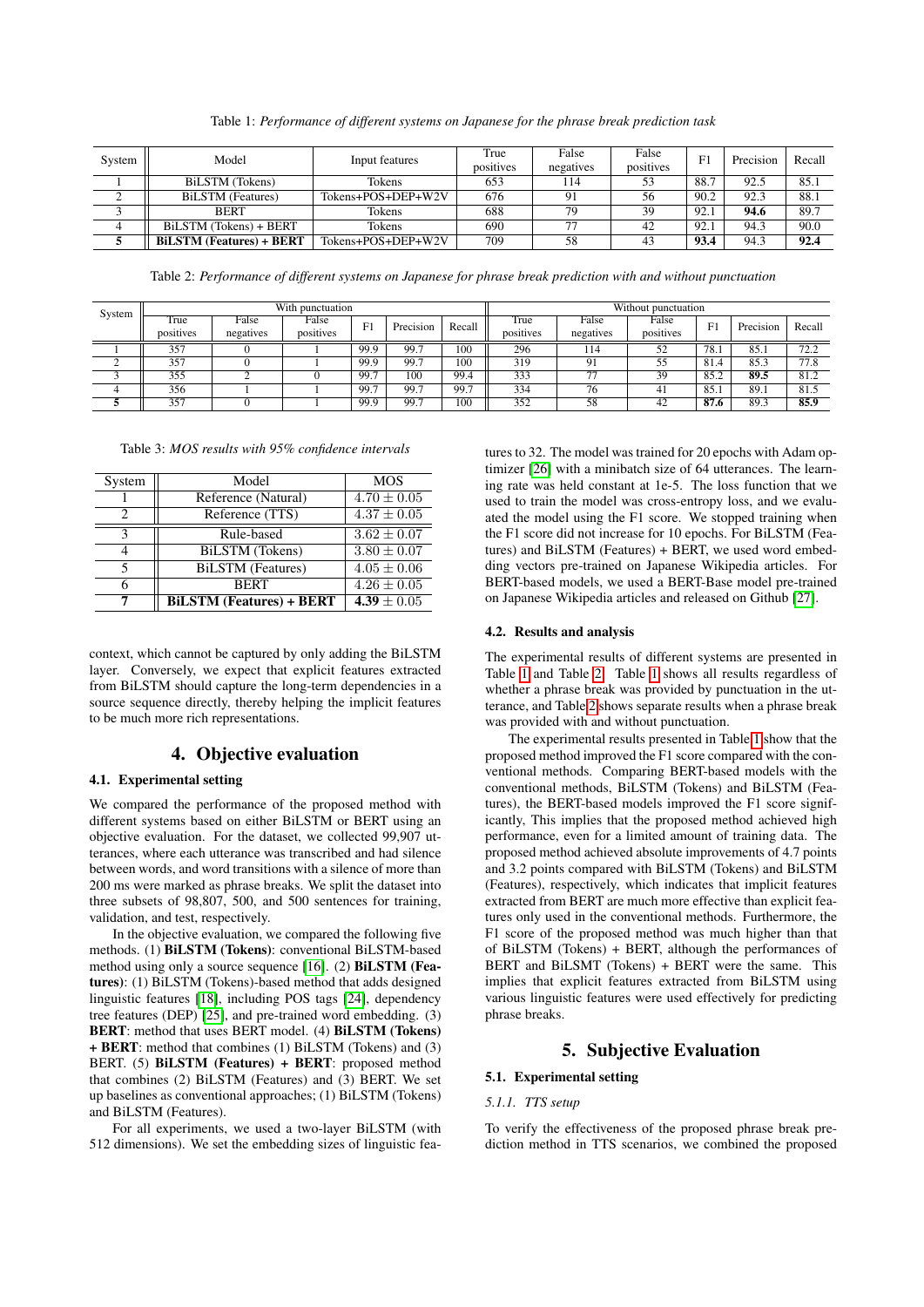<span id="page-3-1"></span>Table 4: *AB preference results for the one-tailed binomial test, n.s.: no difference,* \*\*\*: *significant differences with*  $p \le 0.001$ 

| Model A                  | Model B                  | Preference B<br>Preference A |     | Neutral | binomial test |
|--------------------------|--------------------------|------------------------------|-----|---------|---------------|
| Rule-based               | BiLSTM (Tokens)          | 125                          | 335 | 410     | ***           |
| BiLSTM (Tokens)          | BiLSTM (Features)        | 172                          | 279 | 419     | ***           |
| <b>BiLSTM</b> (Features) | <b>BERT</b>              | 138                          | 329 | 403     | ***           |
| <b>BERT</b>              | BiLSTM (Features) + BERT | 144                          | 238 | 488     | ***           |
| <b>BERT</b>              | Reference (TTS)          | 156                          | 269 | 445     | ***           |
| BiLSTM (Features) + BERT | Reference (TTS)          | 151                          | 156 | 563     | n.s.          |

method as part of the text processing front-end of a FastSpeech2 based TTS system [\[28\]](#page-4-26). The TTS system consisted of two models: (1) a feed-forward Transformer-based acoustic model that predicts acoustic features from a phoneme sequence with additional phrase break information, and (2) a parallel WaveGAN vocoder that generates speech waveforms from acoustic features [\[29\]](#page-4-27). The detailed model structure and training conditions of these two models were the same as those in [\[30\]](#page-4-28). By inputting the predicted phrase breaks along with the input phoneme sequence, the TTS system generated target speech waveforms.

As a database, we used the same corpus as that used in the phrase break prediction experiments. The speech corpus was recorded by a single Japanese professional speaker. The speech signals were sampled at 24 kHz, and each sample was quantized by 16 bits. The total amount of the training data size was 118.9 hours. Note that we used the same test set as that used in phrase break prediction, which was not included in the training set, for evaluations.

### *5.1.2. Subjective evaluation setup*

We performed an MOS test and AB preference test for the subjective evaluations. In the MOS test, 29 native Japanese speakers were asked to make quality judgments about the synthesized speech samples using the following five possible responses: 1  $=$  Bad;  $2 =$  Poor;  $3 =$  Fair;  $4 =$  Good;  $5 =$  Excellent. In the AB preference test, each test case consisted of two audio samples, A and B, where A and B correspond to the synthesized speech samples of different systems. The same subjects of the MOS test were asked to choose the audio sample A or B that was more natural than the other, or state whether A and B were the same in terms of the naturalness of the prosody.

For the MOS test, we compared the following seven systems: (1) Reference (Natural): recorded speech in the test set; (2) **Reference (TTS)**: synthesized speech from the test set; (3) Rule-based: a rule-based method that inserts phrase breaks only after punctuation, and some methods used in the objective evaluations; (4) BiLSTM (Tokens), (5) BiLSTM (Features), (6) BERT, and (7) BiLSTM (Features) + BERT. For the AB preference test, we compared the following six system pairs; (3) Rule-based and (4) BiLSTM (Tokens); (4) BiLSTM (Tokens) and (5) BiLSTM (Features); (5) BiLSTM (Features) and (6) BERT; (6) BERT and (7) BiLSTM (Features)  $+$  BERT; (6) BERT and (2) Reference (TTS); and (7) BiLSTM (Features) + BERT and (2) Reference (TTS). Audio samples for each system are available on the website<sup>[1](#page-3-0)</sup>.

For the MOS test, 30 utterances were randomly selected from the test set and then synthesized using the above seven models; in total, 210 utterances were used. For the AB preference test, 30 utterances were randomly selected from the test set and then synthesized using the above six models; in total, 360 utterances were used.

#### 5.2. Results and analysis

Table [3](#page-2-2) shows the MOS test results for the different systems. The experimental results of the MOS test showed that the proposed method achieved almost the same quality as Reference (TTS), which synthesized test data, and indicated a significant improvement in the naturalness of the prosody compared with conventional methods. Comparing BiLSTM (Features) + BERT with the conventional methods, BiLSTM (Tokens) and BiLSTM (Features), the proposed method achieved 4.39 MOS points and improved by 0.59 points and 0.34 points, respectively. Additionally, the proposed method improved by 0.13 MOS points compared with BERT. This indicates that using both explicit features from BiLSTM and implicit features from BERT was effective.

Table [4](#page-3-1) shows the AB preference test results with respect to different systems: n.s. denotes no significant difference, and \*\*\* denotes statistically significant difference at the 1% level as a result of a one-tailed binomial test. The experimental results of the AB preference test showed significant differences at the 1% level for five pairs, except for the results between BiLSTM (Features) + BERT and Reference (TTS). For the pair between BiLSTM (Features) + BERT and Reference (TTS), the preferences for each system were competitive, and there was no significant difference between them. Hence, we assume that the proposed method achieved almost the same quality as the synthesized speech samples using the reference text.

## 6. Conclusions

In this paper, inspired by the great success of BERT in many NLP tasks, we presented a novel method using both labeled data and unlabeled data for phrase break prediction in a Japanese TTS front-end. The objective evaluation results showed that the BiLSTM and BERT-based proposed method significantly improved the performance of phrase break prediction compared with conventional methods and the model based only on BERT. Moreover, subjective evaluation results verified that the proposed method achieved almost the same quality as the synthesized speech samples using reference text in terms of the naturalness of the prosody. In the future, we will aim to further improve the quality of synthesized speech samples in terms of the naturalness of the prosody by modeling the duration of phrase breaks.

# 7. Acknowledgements

This work was supported by Clova Voice, NAVER Corp., Seongnam, Korea.

<span id="page-3-0"></span><sup>1</sup>[https://matasuke.github.io/demos/pbp\\_bert](https://matasuke.github.io/demos/pbp_bert)